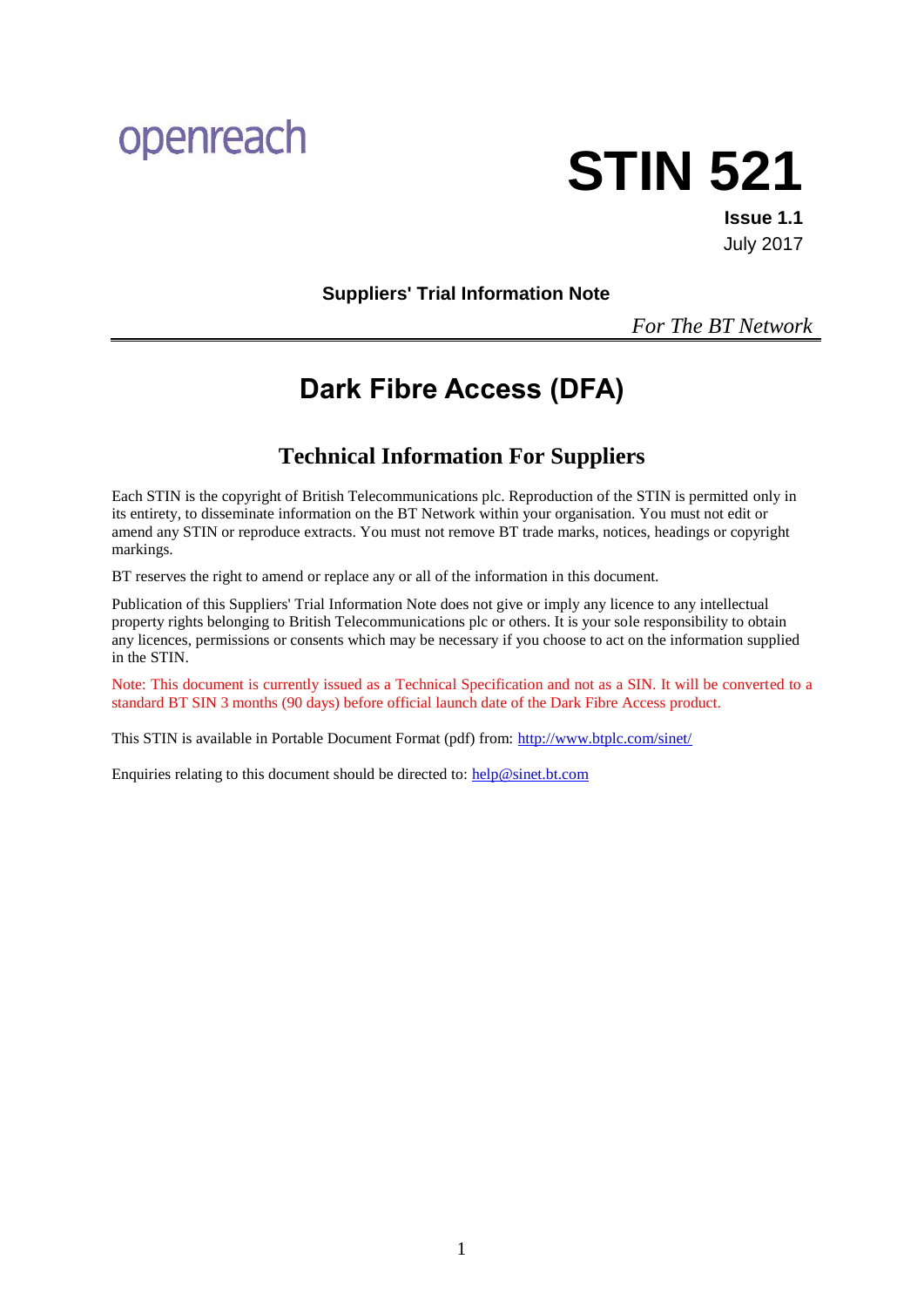# **CONTENTS**

| 1.  |                                                                                  |  |
|-----|----------------------------------------------------------------------------------|--|
| 2.  |                                                                                  |  |
| 3.  |                                                                                  |  |
| 3.1 |                                                                                  |  |
| 3.2 |                                                                                  |  |
| 3.3 |                                                                                  |  |
| 3.4 |                                                                                  |  |
| 3.5 | DFA: 2x FIBRE PAIRS ON DIVERSE ROUTES (EACH OF THE DUAL ROUTES IN SAME SHEATH) 7 |  |
| 4.  |                                                                                  |  |
| 5.  |                                                                                  |  |
| 6.  |                                                                                  |  |
| 6.1 |                                                                                  |  |
| 6.2 |                                                                                  |  |
| 6.3 |                                                                                  |  |
| 6.4 |                                                                                  |  |
| 7.  |                                                                                  |  |
| 8.  |                                                                                  |  |
| 8.1 |                                                                                  |  |
| 8.2 |                                                                                  |  |
| 9.  |                                                                                  |  |
|     |                                                                                  |  |
| 10. |                                                                                  |  |

#### **FIGURES**

| FIGURE 3. DARK FIBRE ACCESS ARCHITECTURE: FIBRE PAIR ON SINGLE ROUTE/ SHEATH (NOTE 1) 5         |  |
|-------------------------------------------------------------------------------------------------|--|
| FIGURE 4. DARK FIBRE ACCESS ARCHITECTURE: RO2 - 2X SINGLE FIBRES ON DIVERSE ROUTES (NOTE 1) 5   |  |
| FIGURE 5. DARK FIBRE ACCESS ARCHITECTURE: RO2 - 1 X SINGLE FIBRE AND 1 X FIBRE PAIR ON DIVERSE  |  |
|                                                                                                 |  |
| FIGURE 6. DARK FIBRE ACCESS ARCHITECTURE: RO2 - 2X FIBRE PAIRS ON DIVERSE ROUTES (TWO FIBRES IN |  |
|                                                                                                 |  |
|                                                                                                 |  |
|                                                                                                 |  |
|                                                                                                 |  |
|                                                                                                 |  |

# **TABLES**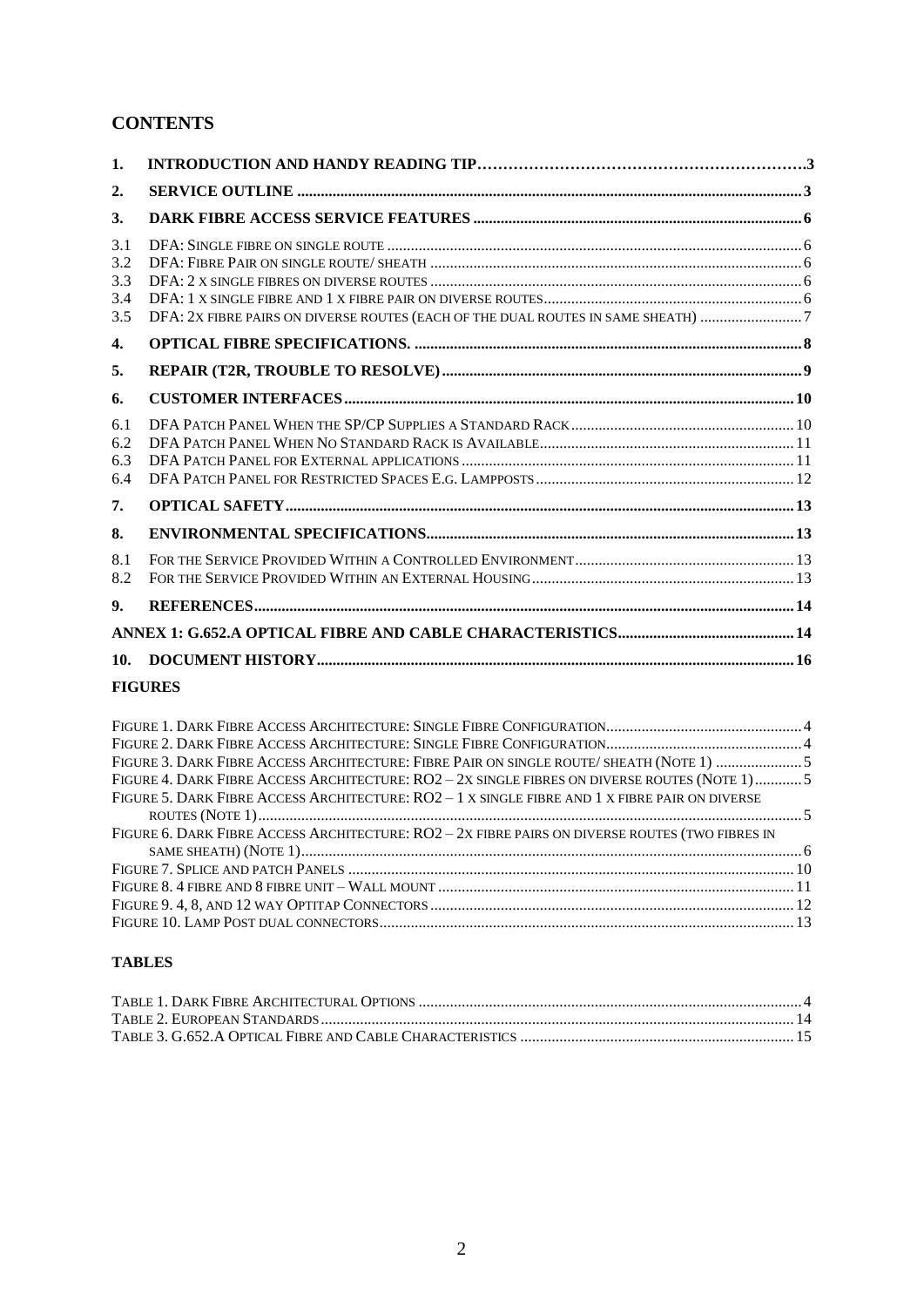# **Introduction and handy reading tip for our customers**

# **1. Introduction and handy reading tip**

This Technical Document describes the interface provided by the Openreach Dark Fibre Access (DFA) service.

DFA is a single or fibre pair optical point to point fibre link, routed between two permanently connected end points and available 24 hours a day, 365 days a year. DFA provides optical links between combinations of end user sites, Street Furniture, Communications Providers' (CPs') sites and BT exchanges.

Openreach reserves the right to adapt the DFA service as new developments are made in accordance with the change control provisions in the DFA contract.

Openreach intends to launch the service by 1st October 2017.

This is an Openreach ancillary document. It contains important information about the Dark Fibre Access product which our customers ("you") need to understand.

Its contents (unless highlighted in grey) including diagrams, tables or other illustrations (unless marked "for information purposes only") form part of our product contract or contracts as published on the Openreach portal at:

<https://www.openreach.co.uk/orpg/home/products/contracts/contracts.do>

As we introduce or withdraw product features, or otherwise develop our services, we will make changes to this document in line with the change process for ancillary documents in our product contracts.

# **2. Service Outline**

DFA provides a point-to-point optical path over a distance of up to 45km radially between end points of the service. This radial (or point-to-point) distance can result in substantially longer physical line plant route distances.

DFA service offers an uncontended, unmonitored optical path which will support optical transmission at user defined wavelengths and user defined bit rates.

For enquiries concerning connection availability between particular sites and for further information on the dark fibre service please contact your Openreach Sales Relationship Manager or refer to the DFA product description, available on the Openreach web site.Connectivity will be provided to endpoints within building or within cabinet furniture. The connector equipment supplied may vary as specified within this document dependent upon location and potential number of fibres expected to be used for the aggregate dark fibre services.

| <b>Product Options</b> | <b>Architectural Options</b> |
|------------------------|------------------------------|
| Single Fibre           | Single fibre on single route |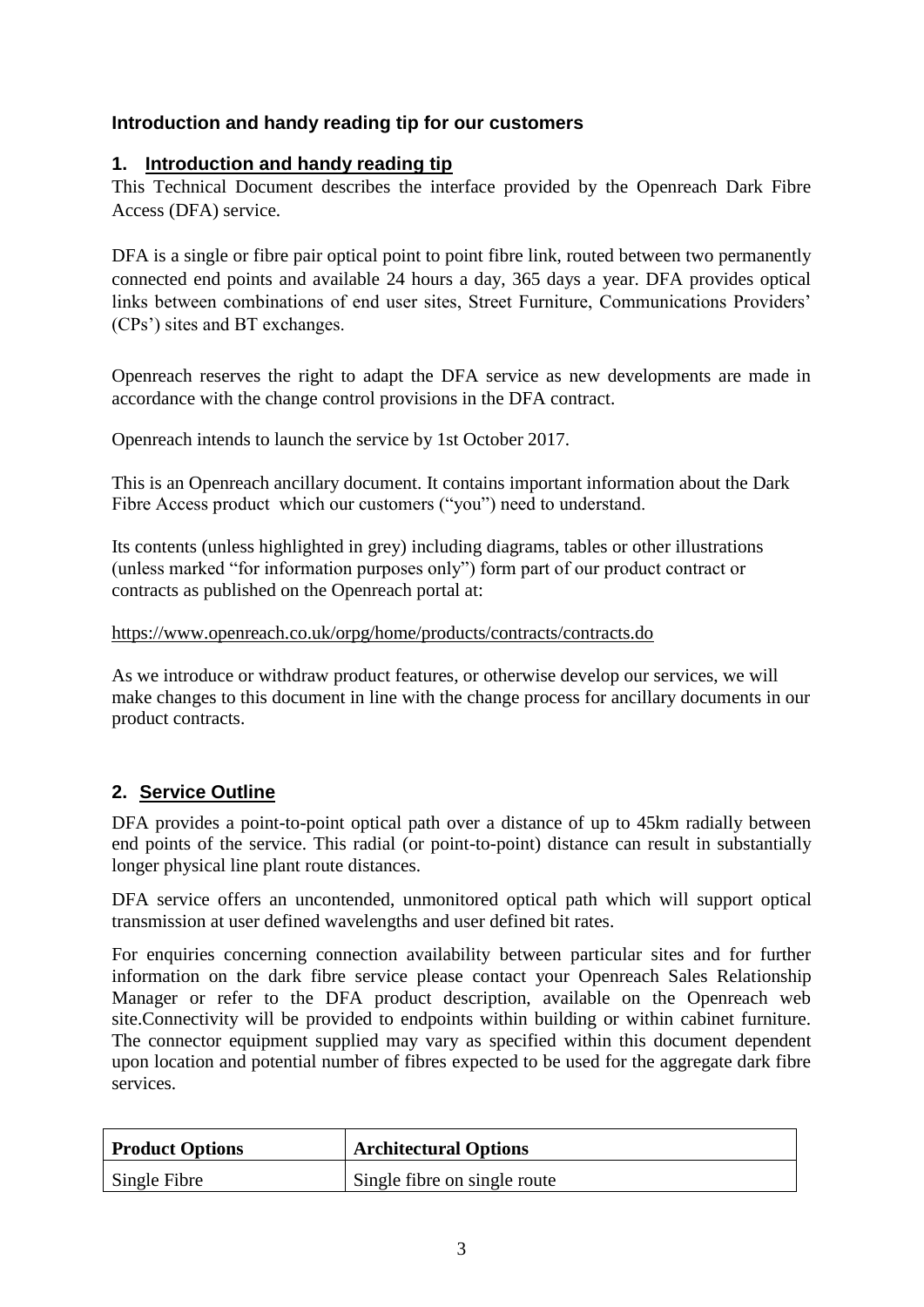| Fibre Pair                  | Fibre Pair on single route/ sheath                                          |
|-----------------------------|-----------------------------------------------------------------------------|
| Fibre Pair                  | $RO2 - 2x$ single fibres on diverse routes                                  |
| Fibre Pair and Single Fibre | RO2 Fibre Pair on single route/ sheath and single fibre on<br>diverse route |
| Two Fibre Pairs             | $RO2 - 2x$ fibre pairs on diverse routes (one fibre pair in<br>same sheath) |
| <b>Connector Types</b>      | Only one type of connector will be used. Type SC-APC                        |

# **Table 1. Dark Fibre Architectural Coniguration**



**Figure 1. Dark Fibre Access Architecture: Single Fibre Configuration**



**Figure 2. Dark Fibre Access Architecture: Single Fibre Configuration**

# **Alternative Endpoints shown**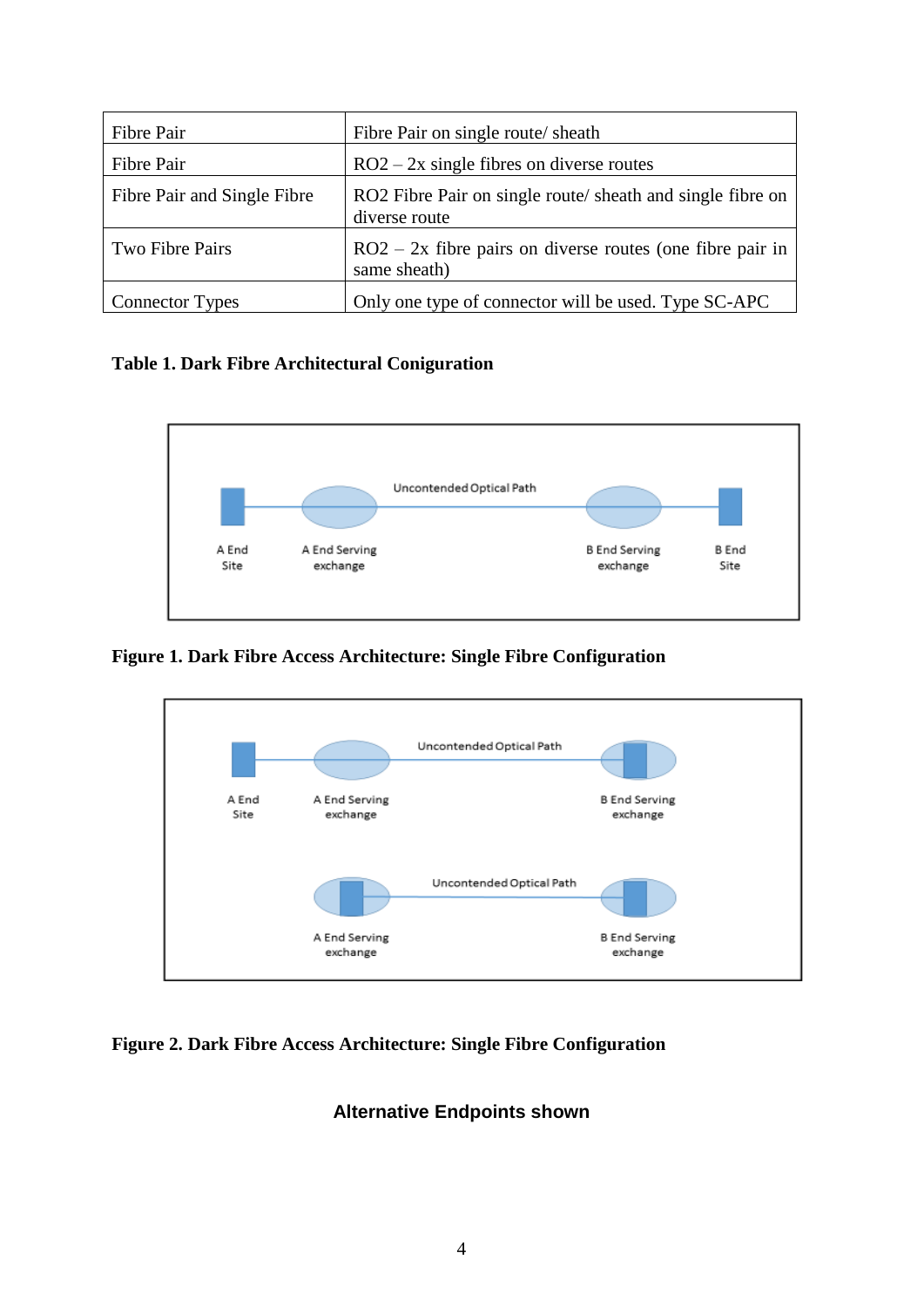

**Figure 3. Dark Fibre Access Architecture: Fibre Pair on single route/ sheath (Note 1)**



**Figure 4. Dark Fibre Access Architecture: RO2 – 2x single fibres on diverse routes (Note 1)**



**Figure 5. Dark Fibre Access Architecture: RO2 – 1 x single fibre and 1 x fibre pair on diverse routes (Note 1)**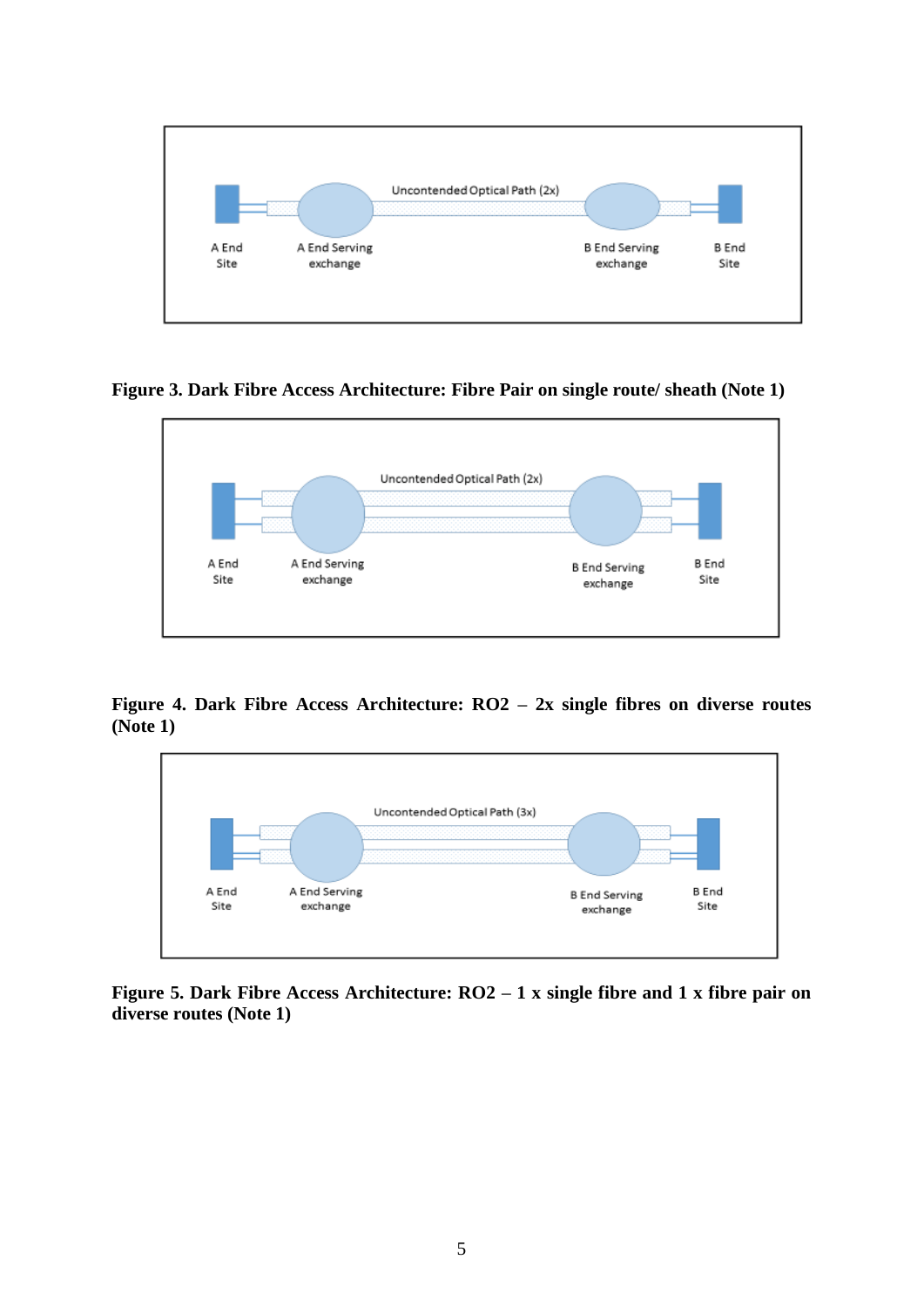

# **Figure 6. Dark Fibre Access Architecture: RO2 – 2x fibre pairs on diverse routes (two fibres in same sheath) (Note 1)**

Note 1: The alternative endpoints shown in Figure 2 applies to figure 3, figure 4, figure 5, and figure 6.

# **3. Dark Fibre Access Service Features**

- The Fibre for the DFA service will conform to ITU–T G652.A or better. See Annex 1 for the minimum specification for the fibre and cable.
- The dark fibre service will be accessed via an optical patch panel installed by Openreach.
- The point of demarcation for the DFA service will be an optical patch panel supplied by Openreach, for each of the fibres that make up an instance of that service.

# **3.1DFA: Single fibre on single route**

This DFA architecture comprises of a single fibre between two agreed endpoints.

# **3.2DFA: Fibre Pair on single route/ sheath**

This DFA architecture comprises of two fibres within the same cable segments along their entire length.

# **3.3DFA: 2 x single fibres on diverse routes**

This DFA architecture comprises of two fibres. These are within separate cables along their entire length.

# **3.4DFA: 1 x single fibre and 1 x fibre pair on diverse routes**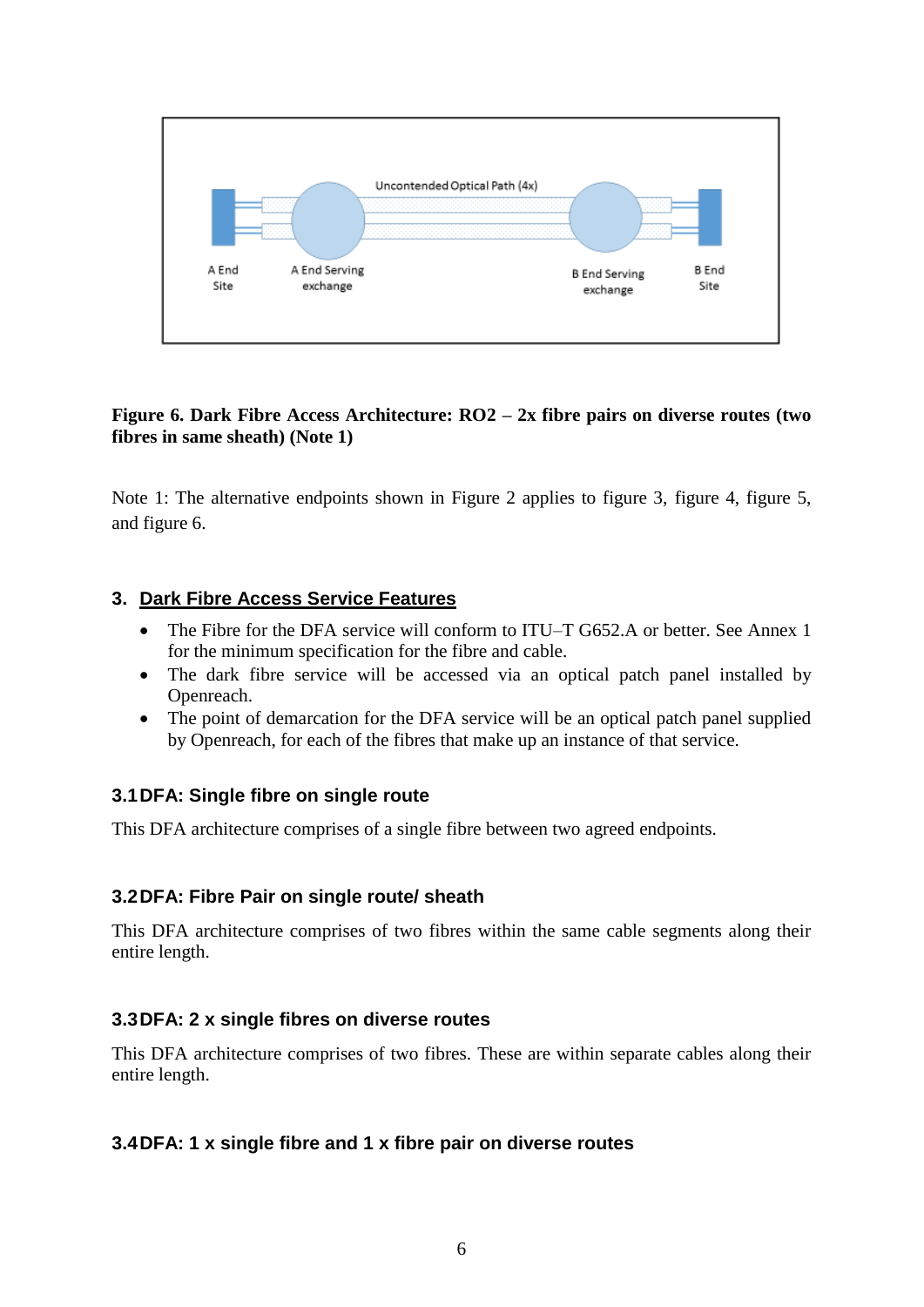This DFA architecture comprises of three fibres. The fibre pair is routed within the same cable segments along its entire length. The single fibre and the fibre pair are routed within separate cables along their entire length.

# **3.5DFA: 2x fibre pairs on diverse routes (each of the dual routes in same sheath)**

This DFA architecture comprises of four fibres. Each fibre pair is routed within the same cable segments along their entire length. The two fibre pairs are routed within separate cables along their entire length.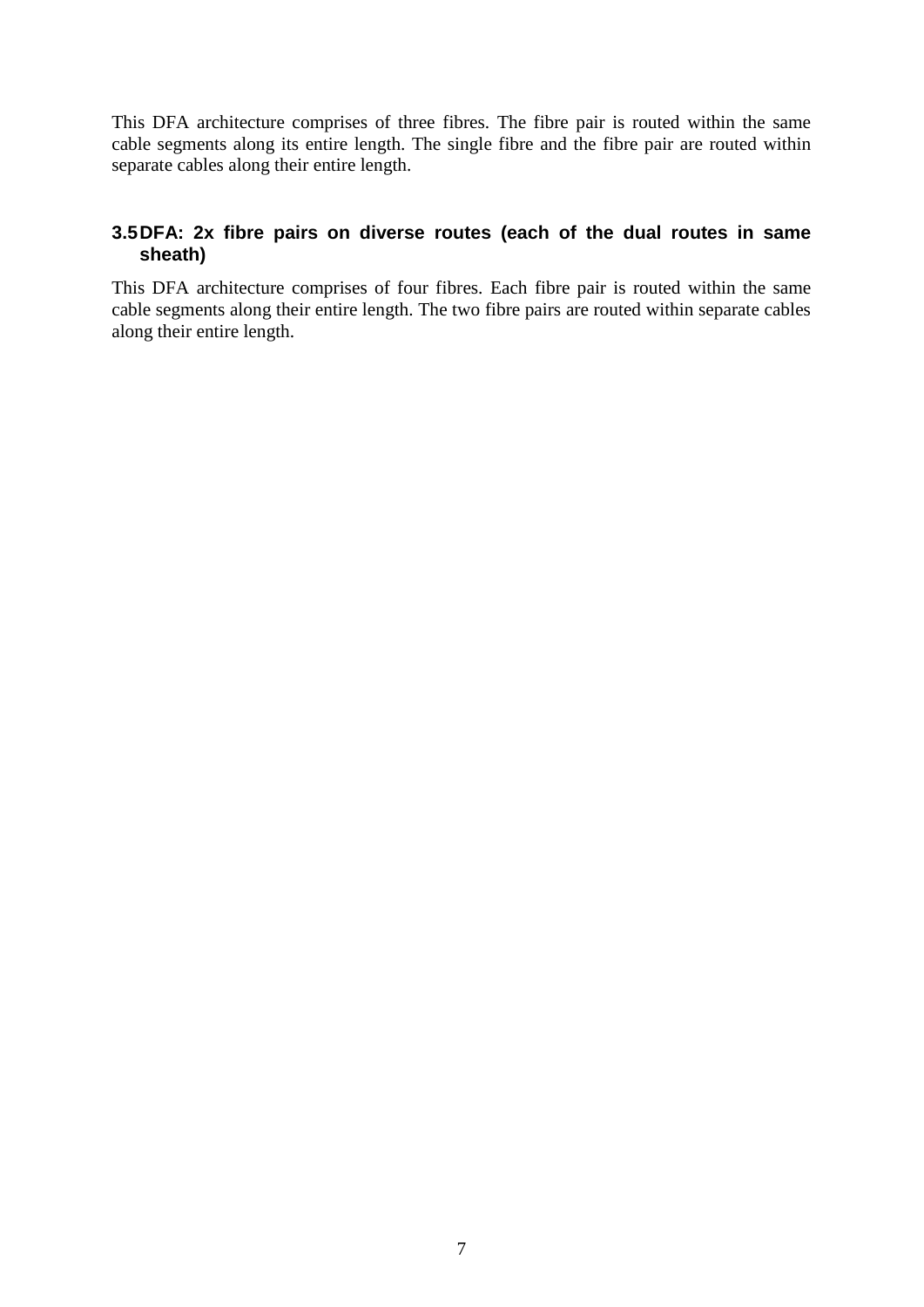# **4. Optical Fibre Specifications.**

The DFA Service shall use G.652.A single mode optical fibre.

An optical loss figure will be provided by Openreach for any particular dark fibre service. The loss will be specified at both 1310nm and 1550nm.

Chromatic Dispersion Compensation is not provided.

Polarization mode dispersion (PMD) is not measured nor controlled.

The latency for G.652.A single mode fibre is typically 5µs /km but will not be measured or controlled as part of the DFA service.

The refractive index of the optical fibre used for the DFA service is typically 1.47 but will not be specified as part of the dark fibre service.

Differential optical loss when a DFA service consists of two or more fibres is not equalised by Openreach.

# **Optical Loss for the Dark Fibre Service**

Optical loss calculations and measurement will follow Openreach current practice for its optical infrastructure. All planning and maintenance loss figures will be inclusive of all specific fibre splices and the SC/APC connectors at either end on the fibre patch panels on the DFA service.

In order to aid the CP using the DFA service, information on the optical loss of the service will be presented in a timely manner as follows:

- The estimated fibre route length for any DFA service will be calculated by the fibre planner using cable distances from INS. The optical path loss will then be calculated by using the route length and planning multiplier of 0.35dB/km at 1310nm and 0.25dB/km at 1550nm. This figure is given to the CP as an estimate of optical loss for each individual fibre end to end at KCI1.1.
- On completion of the planning phase, the fibre route length for any DFA service will be confirmed by the fibre planner using cable distances from INS. The optical path loss will then be calculated by using the route length and planning multiplier of 0.35dB/km at 1310nm and 0.25dB/km at 1550nm. These updated figures will be given to the CP as an estimate of optical loss for each individual fibre end to end at KCI1.2.
- At KCI3 the actual length of the optical network is measured as is the optical loss, and the measured loss figures for the DFA service will be given to the CP at both 1310nM and 1550nM.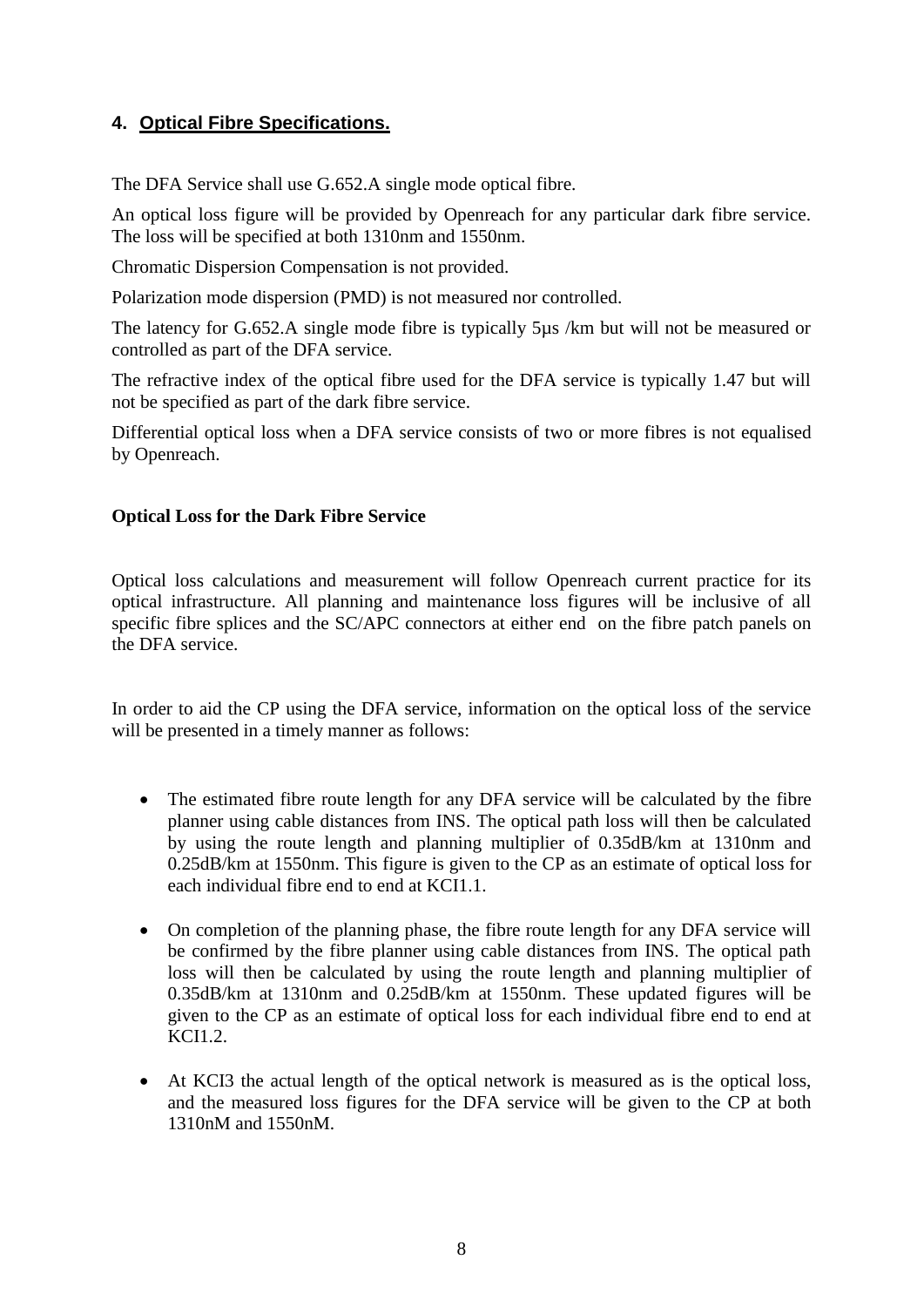- The optical loss figures, at which this particular DFA service will be considered as faulty will be calculated and given to the CP. These loss figures are calculated as follows: the actual route length and maintenance multipliers of 0.5dB/km at 1310nm and 0.35dB/km at 1550nm.
- All planning and maintenance loss figures will be inclusive of all fibre splices  $\&$  the SC/APC connectors at either end on the fibre patch panels on the DFA service.

# **5. Repair (T2R, Trouble to Resolve)**

Testing of the DFA service will follow Openreach's standard practice for all Optical Fibre within its network.

The CP will have been given a set of actual optical loss figures for the DFA Service on commissioning.

The CP will also have been given a set of optical loss figures, for that particular DFA service which are deemed by Openreach to be the maximum acceptable optical loss figures for that service. Any loss greater than these values will mean the Openreach optical path is deemed faulty.

It is the responsibility of the CP to notify Openreach when it believes any DFA service is faulty. It must pass across to Openreach the Circuit IDs relating to the faulty circuit.

Optionally, the CP may provide an OTDR trace of the faulty fibre, which may reduce the time taken by Openreach to repair the service.

The CP must arrange safe access to the physical Service Demarcation Points for the Openreach engineers or their agents.

It is necessary for Openreach to access at least one end of the DFA service fibres for testing. In the situation where the CP or its agents are unable to help, Openreach engineers will disconnect the optical transmission equipment attached to the fibres in order to perform T2R. This is expected to happen mainly in unmanned sites. It may be necessary for the equipment at both ends of the optical fibre system making up a particular DFA service to be disconnected: The Openreach engineer will do this.

Openreach or their agents will test the optical path(s) using test equipment provided by Openreach of their agents.

After testing and repair, Openreach will clean the fibre connectors, reconnect any links they originally disconnected and then hand back the DFA service to the CP.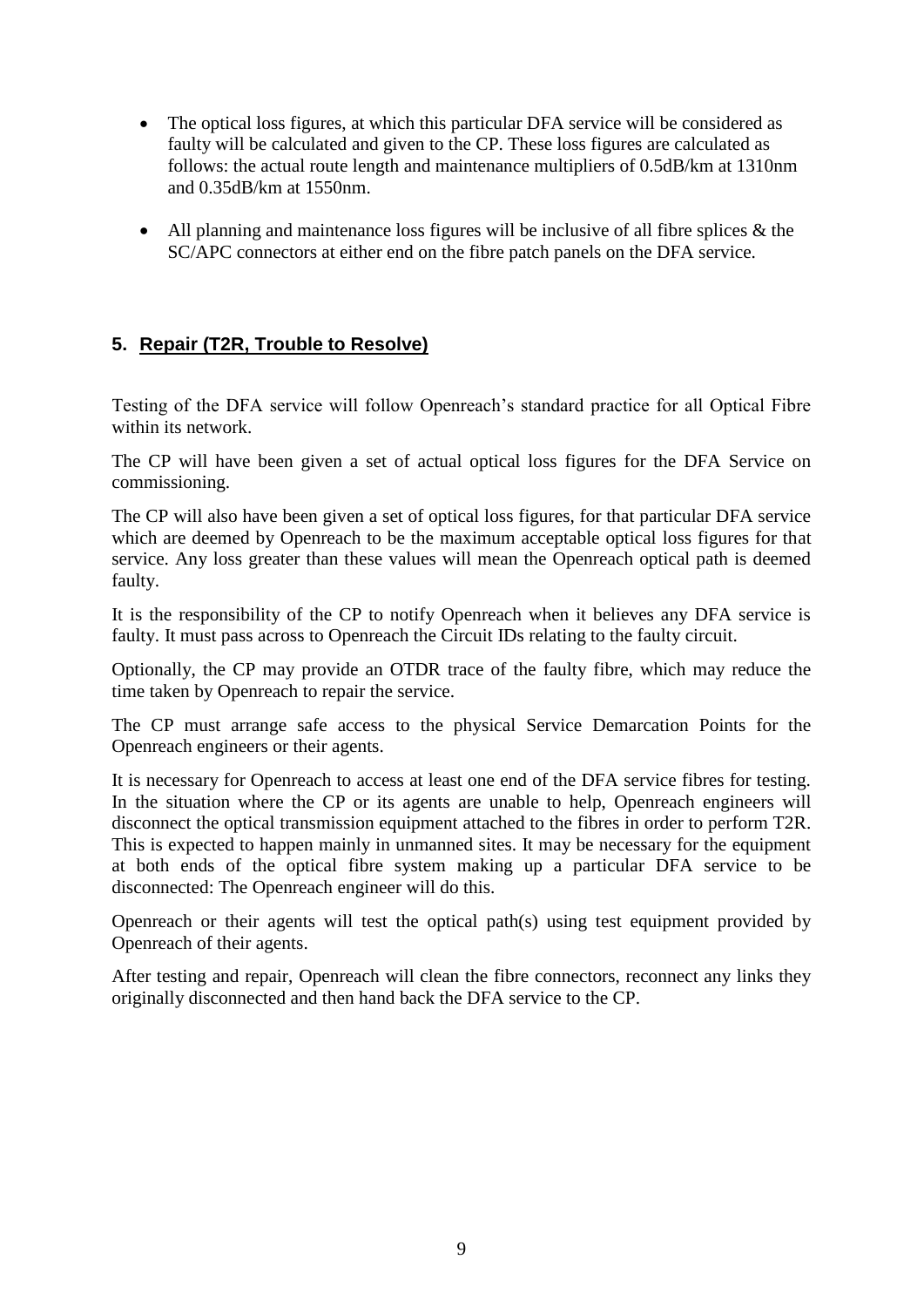# **6. Customer Interfaces**

The customer interface for the Dark Fibre service will be a number of captive female optical connectors dependent upon Dark Fibre service type.

- It shall be the customer's responsibility to provide a connection from the Openreach optical patch panel into optical transmission equipment owned by the customer for any and each instance of the DFA Service.
- The optical connector(s) provided by the customer using the DFA service must be of the correct type and quality in order for the DFA service to operate correctly.
- The optical connector(s) provided by the customer using the DFA service must be optically clean in order for the Dark Fibre service to operate correctly
- The optical connectors will be of type single SC-APC.
- Because of restricted outlet space in the Splice and Patch Panels supplies by Openreach, if a CP wishes to load a 48 fibre patch panel beyond 36 fibres, the Customer patch cables must be of diameter 2mm or smaller.

# **6.1DFA Patch Panel When the SP/CP Supplies a Standard Rack**

This is a Splice and Patch panel designed to be installed into a 19" rack. Optionally, the Splice and Patch panel may be fitted instead into an ETSI 535mm rack.

There are two variants:

•

- 12 port upgradeable to 24 optical ports.
- 24 port upgradeable to 48 optical ports.

Both Splice and Patch Panels are 1U high and utilise SC/APC connectors for service connections.



**Figure 1. Splice and patch Panels**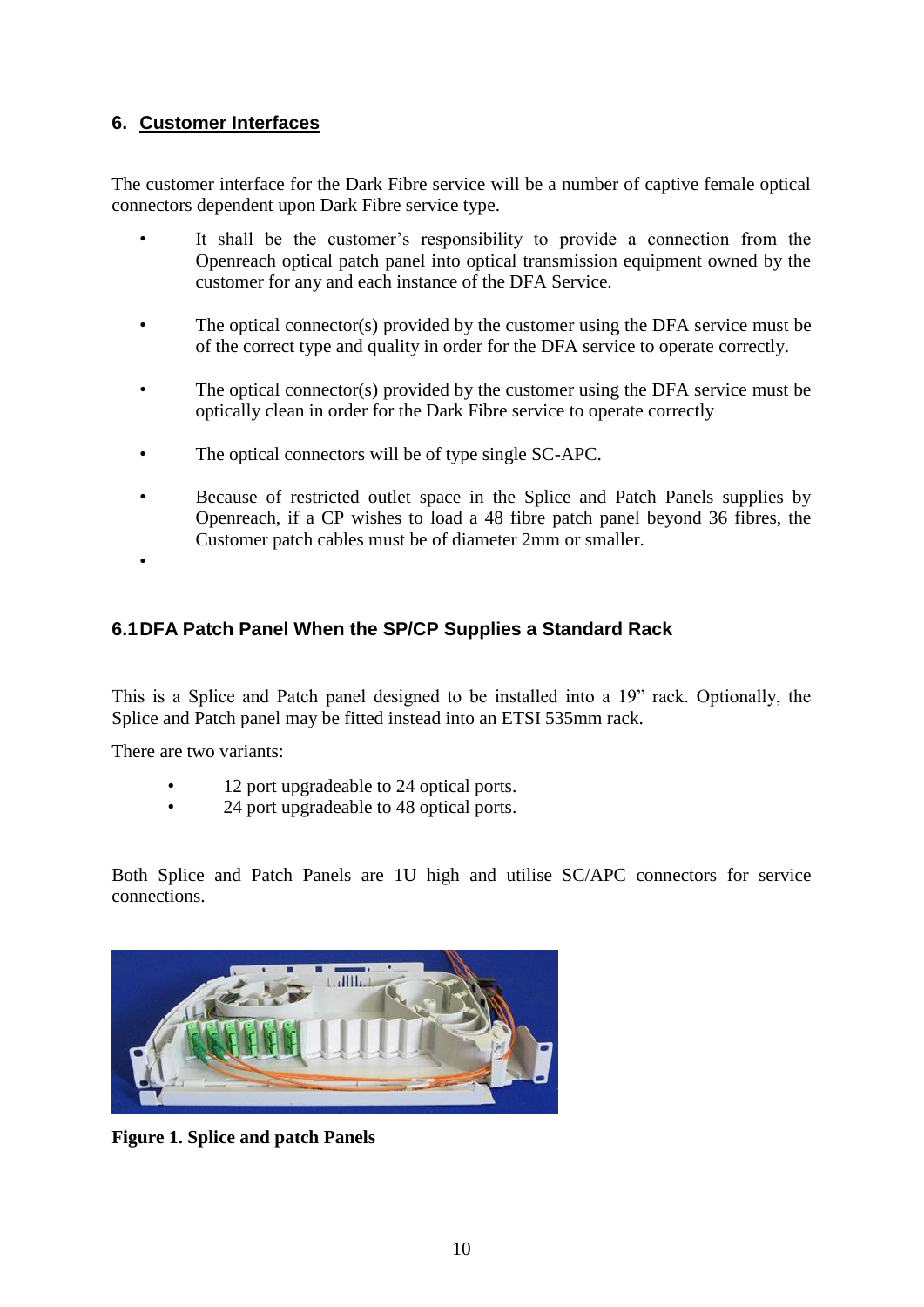# **6.2DFA Patch Panel When No Standard Rack is Available**

Where space is limited or at a premium a Wall Mounted Box is to be used. These wall boxes will accept either cable or BFT.

These will be available in 4 or 8 port configurations with SC/APC optical connectors.



 **Figure 2. 4 fibre and 8 fibre unit – Wall mount** 

# **6.3DFA Patch Panel for External applications**

Openreach will supply the Corning Connectorised Block Terminal, available in 4, 8 and 12 ports variants.

These are supplied with pre-connected network tails which is suitable to be installed directly into Duct.

Connector interface: Optitap hardened SC/APC female connectors.

Optitap SC/APC patch cable are required to interface to CP equipment and need to be provided by the CP or its agents.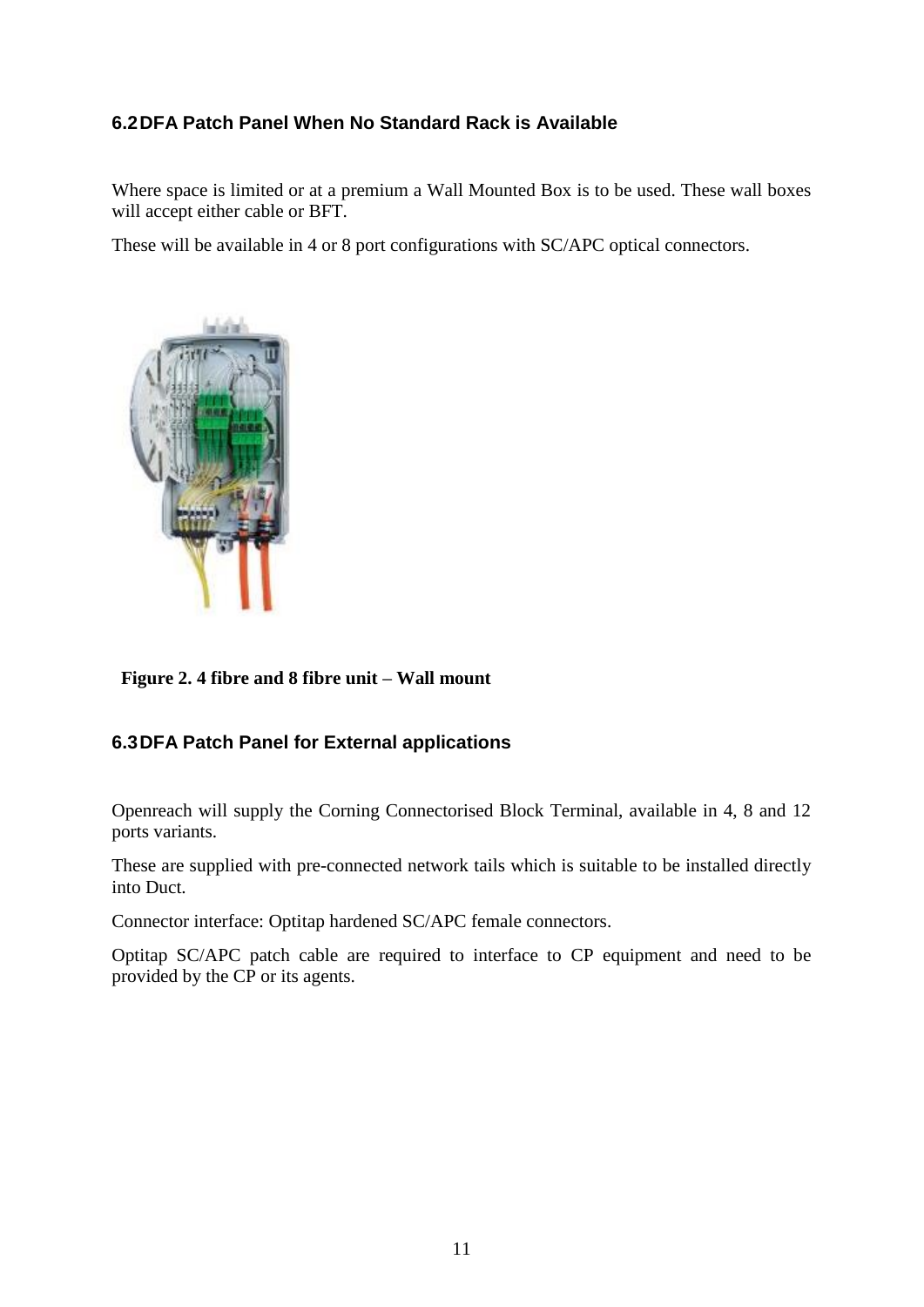

**Figure 3. 4, 8, and 12 way Optitap Connectors**

# **6.4 DFA Patch Panel for Restricted Spaces E.g. Lampposts**

Openreach will supply the Corning Connectorised twin flying connector.

These are supplied with pre-connected network tails which is suitable to be installed directly into Duct.

Openreach Connector interface: Optitap hardened SC/APC female connectors.

The CP or its agents will need to provide the apporopriate Optitap male SC/APC patch cable to interface with Openreach equipment.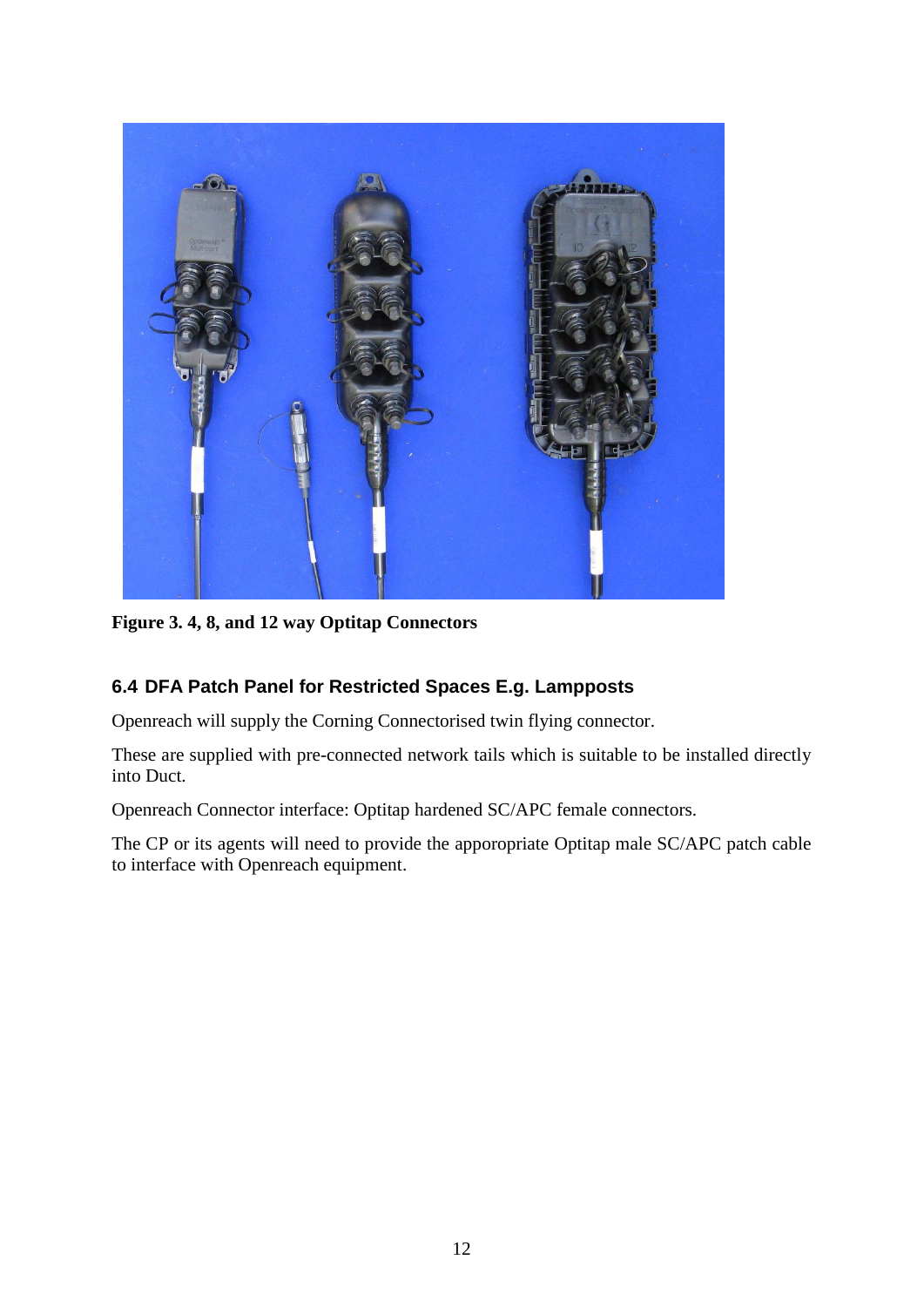

# **Figure 4. Lamp Post dual connectors**

# **7. Optical Safety**

All equipment connected to a dark fibre service will incorporate sufficient safety features to ensure that lasers cannot operate at optical powers greater than Class 1M (as defined in IEC 60825-1) even under fault conditions and are safe for live working.

We will expect CPs to confirm their adherence to this requirement as part of the establishment process to consume the product.

Under no circumstances should laser power levels above those defined in the terms and conditions be applied to any part of the Openreach network. Higher optical powers present a significant risk to Openreach people working on the network. Any laser power levels identified as being above the agreed safe limit will be immediately isolated from the Openreach network on safety grounds. This may cause an interruption of service whilst an investigation takes place, and may ultimately result in Openreach terminating the service."

# **8. Environmental Specifications**

There are two sets of environmental specifications:

# **8.1For the Service Provided Within a Controlled Environment**

- Ambient temperature:  $0^{\circ}$ C to  $+40^{\circ}$ C
- Relative humidity 5% to 95%

# **8.2For the Service Provided Within an External Housing**

- Ambient temperature:  $-25\degree C$  to  $+55\degree C$
- Relative humidity 8% to 95% (non-condensing)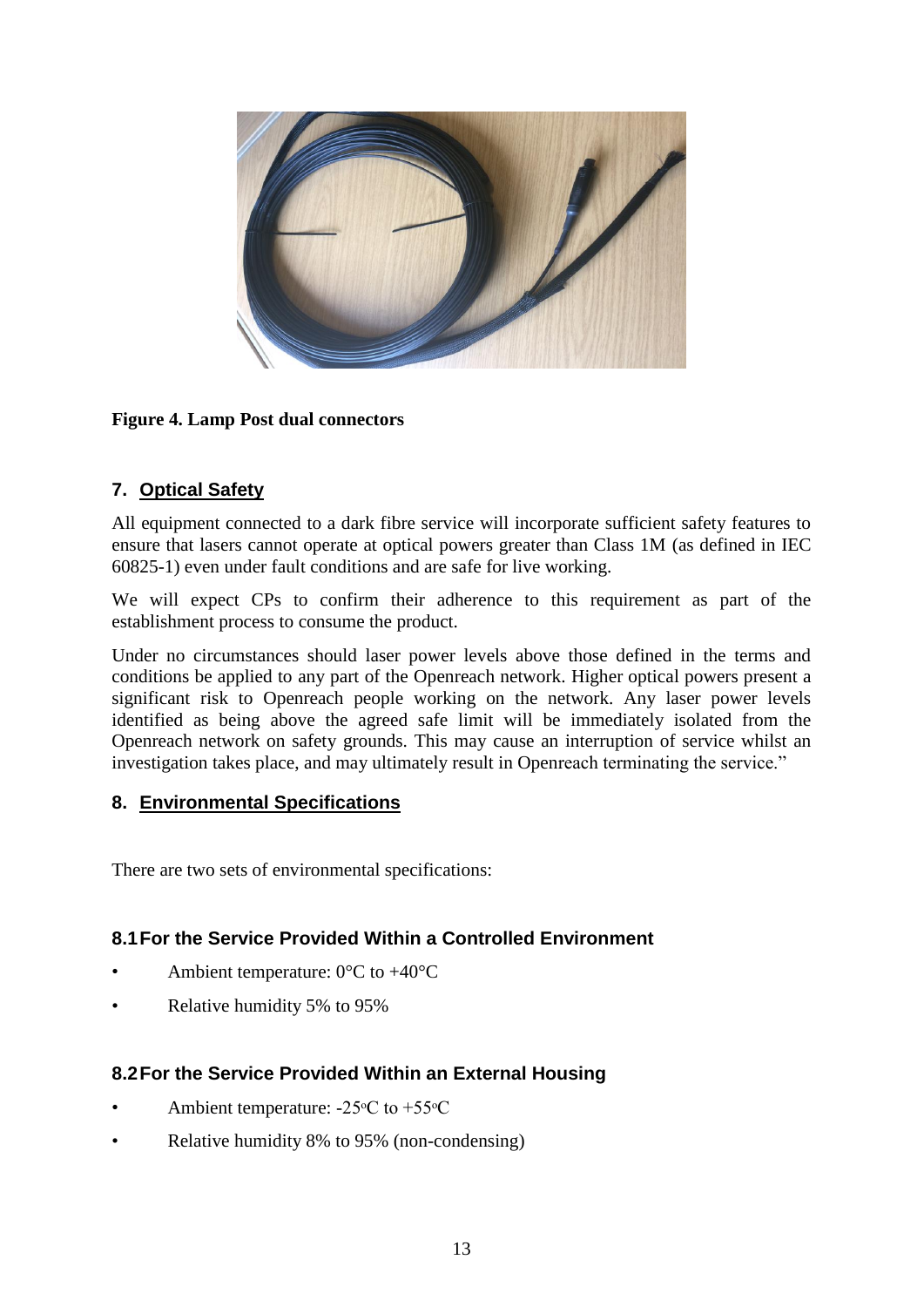# **9. References**

For information only:

#### **European Standards:**

| $\lceil 1 \rceil$ | $\vert$ ITU-T G.652 | <b>ITU-T</b> Characteristics of a single-mode optical fibre and cable           |
|-------------------|---------------------|---------------------------------------------------------------------------------|
| $\lceil 2 \rceil$ | EC 60825            | Safety of laser products - Part 1: Equipment classification and<br>requirements |

#### **Table 1. European Standards**

For information on where to obtain these referenced documents, please see the document sources list at<http://www.btplc.com/sinet/>

# **Annex 1: G.652.A Optical Fibre and Cable Characteristics**

For information only:

Note: Tabulated values from ITU-T G.652.A (11/2009)

| <b>Fibre attributes</b>         |                         |                     |  |
|---------------------------------|-------------------------|---------------------|--|
| <b>Attribute</b>                | <b>Detail</b>           | <b>Value</b>        |  |
| Mode field diameter             | Wavelength              | 1310 nm             |  |
|                                 | Range of nominal values | $8.6 - 9.5 \,\mu m$ |  |
|                                 | <b>Tolerance</b>        | $+ -0.6 \mu m$      |  |
| <b>Cladding diameter</b>        | <b>Nominal</b>          | $125.0 \mu m$       |  |
|                                 | <b>Tolerance</b>        | $+ -1 \mu m$        |  |
| Core concentricity error        | <b>Maximum</b>          | $0.6 \mu m$         |  |
| <b>Cladding non circularity</b> | <b>Maximum</b>          | 1.0%                |  |
| Cable cut-off wavelength        | <b>Maximum</b>          | 1260 nm             |  |
| <b>Macrobend loss</b>           | <b>Radius</b>           | <b>30 mm</b>        |  |
|                                 | <b>Number of turns</b>  | <b>100</b>          |  |
|                                 | Maximum at 1550 nm      | $0.1$ dB            |  |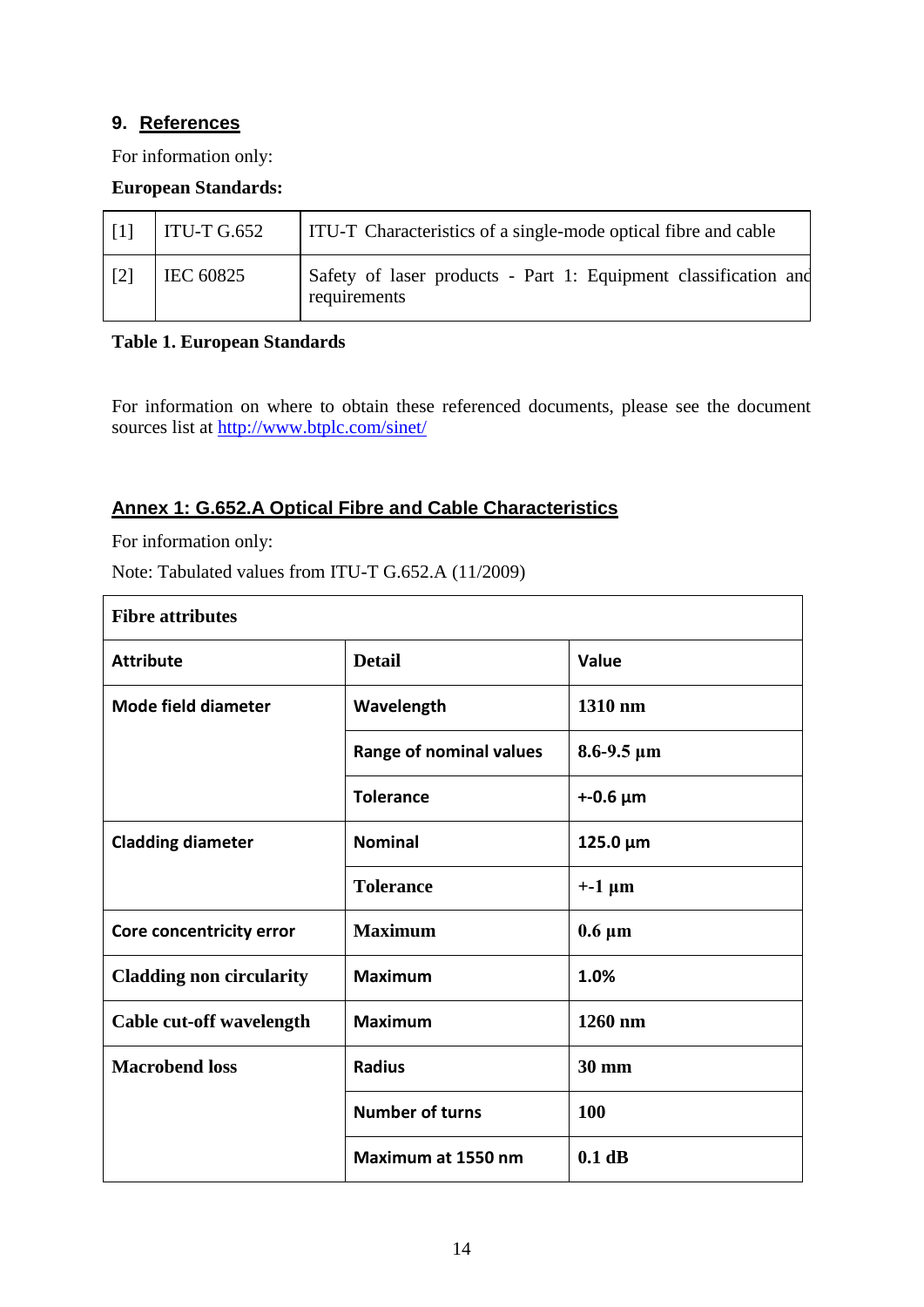| <b>Proof stress</b>             |            | <b>Minimum</b> | 0.69 GPa                   |
|---------------------------------|------------|----------------|----------------------------|
| <b>Chromatic</b><br>coefficient | dispersion | λ0min          | 1300 nm                    |
|                                 |            | λ0max          | 1324 nm                    |
|                                 |            | <b>SOmax</b>   | $0.092$ ps/nm2 $\times$ km |

| <b>Cable attributes</b>                                                 |                     |                |
|-------------------------------------------------------------------------|---------------------|----------------|
| <b>Attribute</b>                                                        | <b>Detail</b>       | <b>Value</b>   |
| <b>Maximum at 1310 nm</b><br><b>Attenuation coefficient</b><br>(Note 1) |                     | $0.5$ dB/km    |
|                                                                         | Maximum at 1550 nm  | 0.4 dB/km      |
| <b>PMD</b> coefficient<br>(Note 2)                                      | M                   | 20 cables      |
|                                                                         | Q                   | 0.01%          |
|                                                                         | <b>Maximum PMDQ</b> | $0.5$ ps/ $km$ |

**NOTE 1** – The attenuation coefficient values listed in this table should not be applied to short cables such as jumper cables, indoor cables and drop cables. For example,

[IEC 60794-2-11] specifies the attenuation coefficient of indoor cable as 1.0 dB/km or less at both 1310 and 1550 nm.

**NOTE 2** – According to clause 6.2, a maximum PMDQ value on un-cabled fibre is specified in order to support the primary requirement on cable PMDQ.

# **Table 2. G.652.A Optical Fibre and Cable Characteristics**